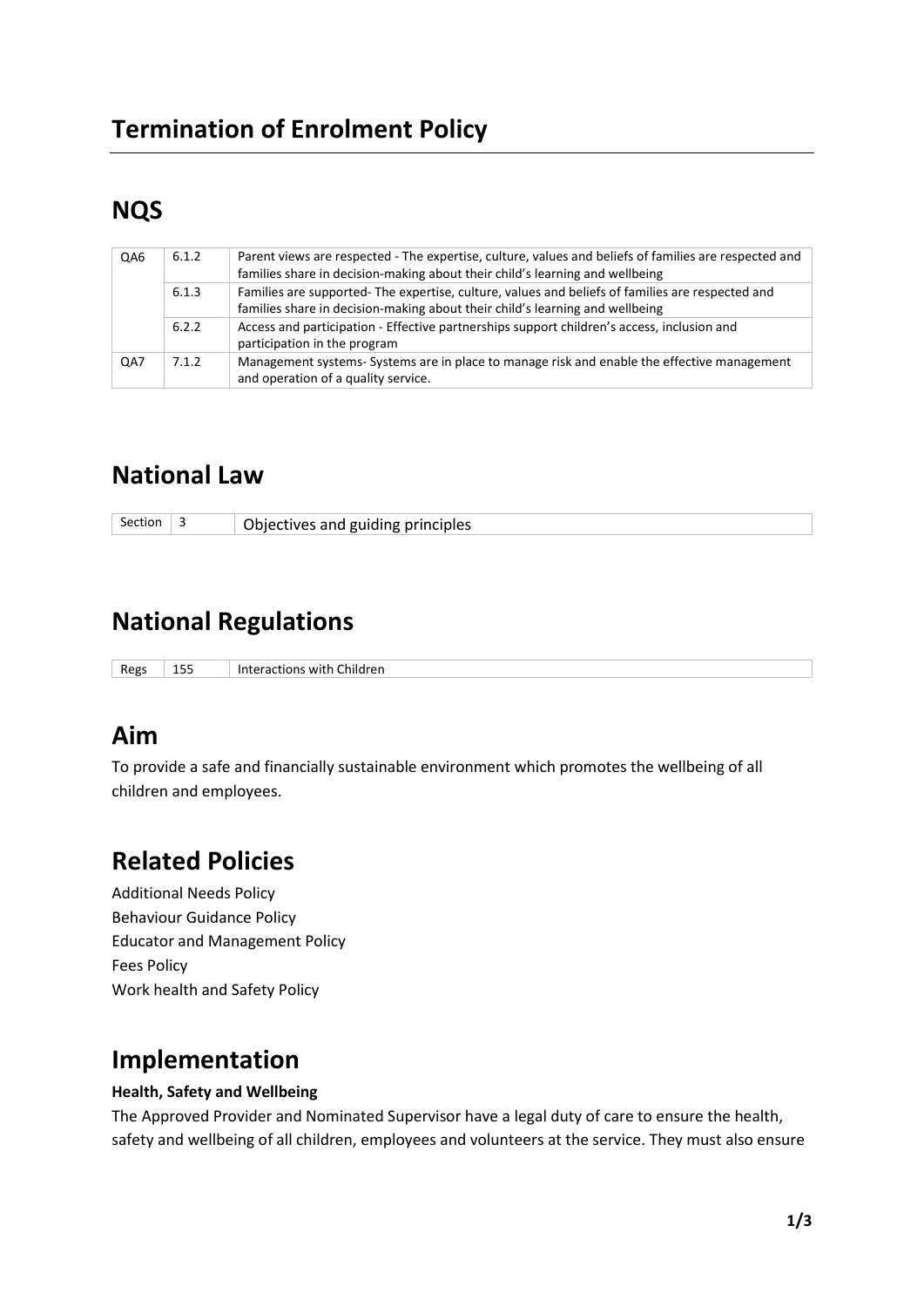all children make satisfactory progress towards the learning outcomes of the approved learning framework.

To promote these outcomes the Nominated Supervisor and educators work in partnerships with families and outside professionals where relevant to ensure all children feel included, can participate in the curriculum, receive the guidance and support they need, and are supported with individualised education plans or behaviour plans if required. This includes providing families with relevant information about support services and professionals, and/or parenting and child development issues.

The Nominated Supervisor and educators will document all strategies and practices implemented at the service to support children with identified needs, and the details of all communication, or attempts at communication, with families and outside professionals.

On rare occasions it may be necessary to terminate a child's enrolment if their safety, or the safety and wellbeing of other children and staff at the service is, or is likely to be compromised. This will only be considered after every reasonable effort has been made, in consultation with families, to implement practices which meet the child's needs and support their learning.

### **Non-compliance with Service Policies and Procedures**

The Nominated Supervisor may also terminate a child's enrolment if the child's family consistently refuses to comply with service policies and procedures including:

- Fees Policy which requires all fees be paid on time and children are collected before the centre closes
- Code of Conduct Policy which requires families / carers to interact with staff in a respectful, nonthreatening manner at all times
- Additional Needs Policy and Behaviour Policy which require families work with educators to ensure their child receives the best possible support and do not adversely affect the learning environment for other children at the service.

#### **Termination**

If terminating a child's enrolment, the Nominated Supervisor will advise the family in writing that their child's enrolment will be terminated, the reason for the termination including actions taken to assist the child and family, how much money the family owe the service or will receive on termination, and the effective date of termination. This date will be at least two weeks from the date of the letter unless the safety and wellbeing of children or staff is at risk. In this case the two week notice period may be waived.

### **Sources**

**Education and Care Services National Law and Regulations National Quality Standard Work Health and Safety Act 2011 Work Health and Safety Regulation 2017**